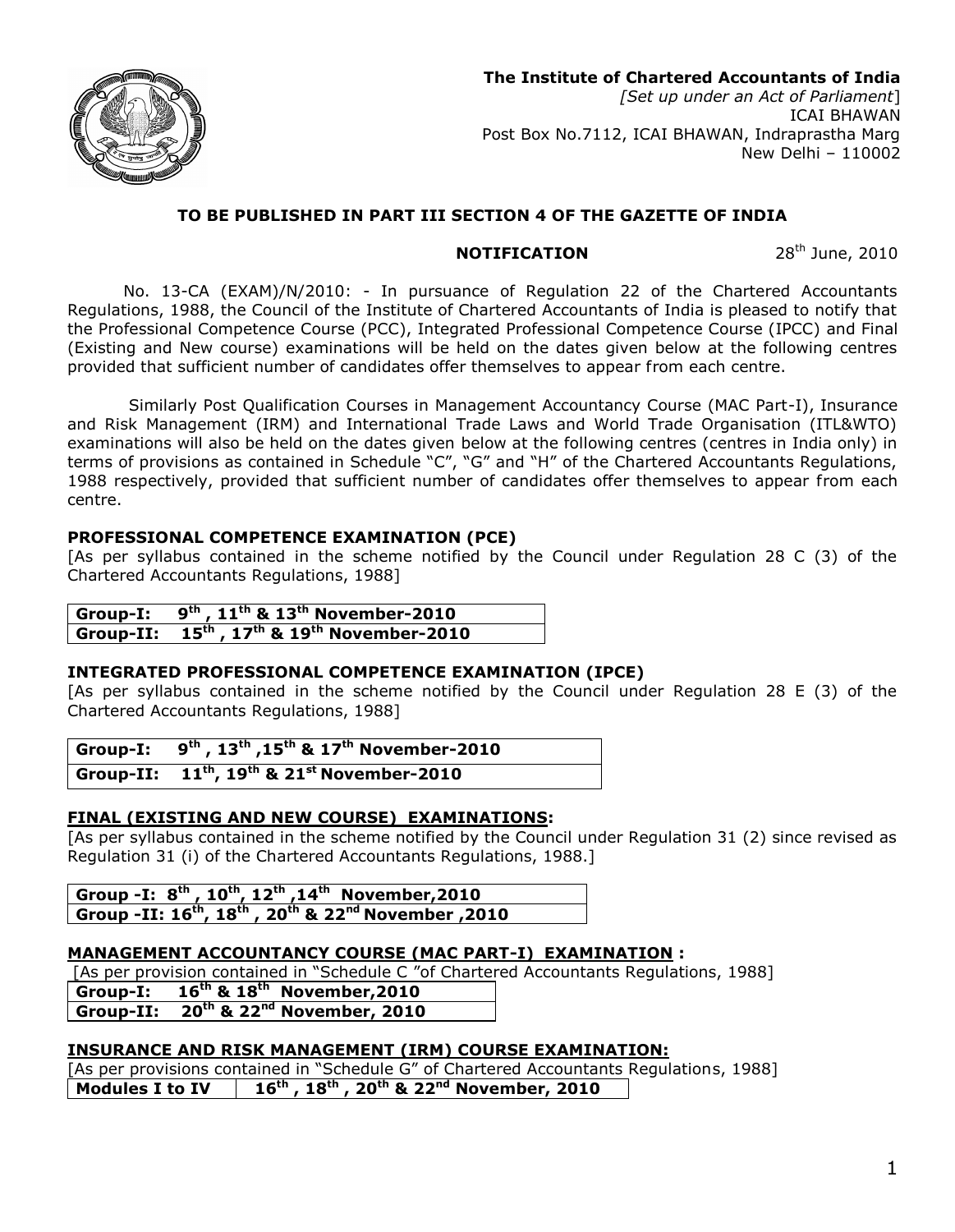### **INTERNATIONAL TRADE LAWS AND WORLD TRADE ORGANISATION (ITL&WTO) COURSE EXAMINATION:**

[As per provisions contained in "Schedule H" of Chartered Accountants Regulations, 1988]

| Group A $\left(9^{th},11^{th}\& 13^{th}\right)$ November, 2010                       |
|--------------------------------------------------------------------------------------|
| Group B $\,$   15 <sup>th</sup> , 17 <sup>th</sup> & 19 <sup>th</sup> November, 2010 |

## **EXAMINATION CENTRES: ( FOR ALL EXAMINATIONS) CENTRES IN INDIA:**

| 1                       | <b>AGRA</b>        | 46 | <b>GUNTUR</b>     | 91  | <b>PATNA</b>          |
|-------------------------|--------------------|----|-------------------|-----|-----------------------|
| $\overline{2}$          | AHMEDABAD          | 47 | <b>GURGAON</b>    | 92  | <b>PATIALA</b>        |
| 3                       | <b>AHMEDNAGAR</b>  | 48 | <b>GUWAHATI</b>   | 93  | PIMPRI-CHINCHWAD      |
| $\overline{\mathbf{4}}$ | <b>AJMER</b>       | 49 | <b>GWALIOR</b>    | 94  | <b>PONDICHERRY</b>    |
| $\overline{5}$          | <b>AKOLA</b>       | 50 | <b>HISAR</b>      | 95  | <b>PUNE</b>           |
| $\overline{6}$          | <b>ALAPPUZHA</b>   | 51 | <b>HUBLI</b>      | 96  | <b>RAIPUR</b>         |
| $\overline{7}$          | <b>ALIGARH</b>     | 52 | <b>HYDERABAD</b>  | 97  | RAJAMAHENDRAVARAM     |
| 8                       | <b>ALLAHABAD</b>   | 53 | <b>INDORE</b>     | 98  | <b>RAJKOT</b>         |
| $\overline{9}$          | <b>ALWAR</b>       | 54 | <b>JABALPUR</b>   | 99  | <b>RANCHI</b>         |
| 10                      | <b>AMBALA</b>      | 55 | <b>JAIPUR</b>     | 100 | <b>RATLAM</b>         |
| 11                      | <b>AMRAVATI</b>    | 56 | <b>JALANDHAR</b>  | 101 | <b>REWARI</b>         |
| 12                      | <b>AMRITSAR</b>    | 57 | <b>JALGAON</b>    | 102 | <b>ROHTAK</b>         |
| 13                      | <b>ANAND</b>       | 58 | <b>JAMMU</b>      | 103 | <b>ROURKELA</b>       |
| 14                      | <b>ASANSOL</b>     | 59 | <b>JAMNAGAR</b>   | 104 | <b>SAHARANPUR</b>     |
| 15                      | <b>AURANGABAD</b>  | 60 | <b>JAMSHEDPUR</b> | 105 | <b>SALEM</b>          |
| 16                      | <b>BANGALORE</b>   | 61 | <b>JODHPUR</b>    | 106 | <b>SAMBALPUR</b>      |
| 17                      | <b>BAREILLY</b>    | 62 | <b>KANPUR</b>     | 107 | <b>SANGLI</b>         |
| 18                      | <b>BATHINDA</b>    | 63 | <b>KARNAL</b>     | 108 | <b>SATARA</b>         |
| 19                      | <b>BEAWAR</b>      | 64 | <b>KOLLAM</b>     | 109 | <b>SHIMLA</b>         |
| 20                      | <b>BELGAUM</b>     | 65 | <b>KOLHAPUR</b>   | 110 | <b>SIKAR</b>          |
| 21                      | <b>BELLARY</b>     | 66 | <b>KOLKATA</b>    | 111 | <b>SILIGURI</b>       |
| 22                      | <b>BERHAMPORE</b>  | 67 | <b>KOTA</b>       | 112 | <b>SIRSA</b>          |
| 23                      | <b>BHARAUCH</b>    | 68 | <b>KOTTAYAM</b>   | 113 | <b>SOLAPUR</b>        |
| 24                      | <b>BHAVNAGAR</b>   | 69 | <b>KOZHIKODE</b>  | 114 | <b>SONEPAT</b>        |
| 25                      | <b>BHILWARA</b>    | 70 | <b>KUMBAKONAM</b> | 115 | <b>SRI GANGANAGAR</b> |
| 26                      | <b>BHOPAL</b>      | 71 | <b>LATUR</b>      | 116 | <b>SURAT</b>          |
| 27                      | <b>BHUBANESWAR</b> | 72 | <b>LUCKNOW</b>    | 117 | <b>THANE</b>          |
| 28                      | <b>BHUJ</b>        | 73 | LUDHIANA          | 118 | THIRUVANANTHAPURAM    |
| 29                      | <b>BIKANER</b>     | 74 | <b>MADURAI</b>    | 119 | <b>THRISSUR</b>       |
| 30                      | <b>BILASPUR</b>    | 75 | <b>MANGALORE</b>  | 120 | <b>TINSUKIA</b>       |
| 31                      | CHANDIGARH         | 76 | <b>MATHURA</b>    | 121 | TIRUCHIRAPALLI        |
| 32                      | <b>CHENNAI</b>     | 77 | <b>MEERUT</b>     | 122 | <b>TIRUPATI</b>       |
| $\overline{33}$         | COIMBATORE         | 78 | MORADABAD         | 123 | <b>TIRUPUR</b>        |
| 34                      | <b>CUTTACK</b>     | 79 | <b>MUMBAI</b>     | 124 | <b>TUTICORIN</b>      |
| 35                      | <b>DEHRADUN</b>    | 80 | MUZAFFARNAGAR     | 125 | <b>UDAIPUR</b>        |
| 36                      | DELHI/NEW DELHI    | 81 | <b>MYSORE</b>     | 126 | <b>UDUPI</b>          |
| 37                      | <b>DHANBAD</b>     | 82 | <b>NAGPUR</b>     | 127 | <b>UJJAIN</b>         |
| 38                      | <b>DURG</b>        | 83 | <b>NANDED</b>     | 128 | <b>VADODARA</b>       |
| 39                      | <b>ERNAKULAM</b>   | 84 | <b>NASHIK</b>     | 129 | <b>VAPI</b>           |
|                         |                    |    |                   |     |                       |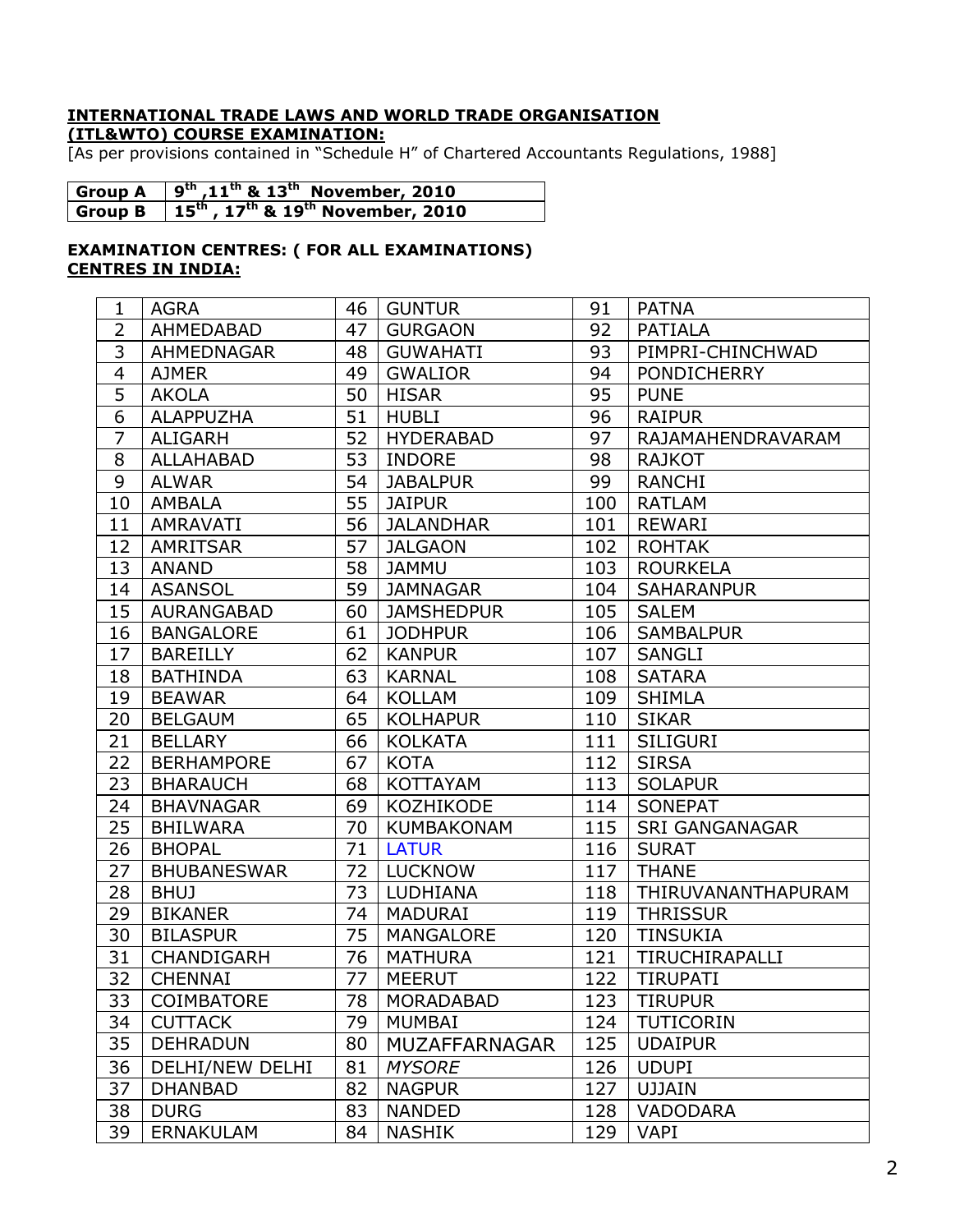| 40 | <b>ERODE</b>      | 85 | <b>NELLORE</b> | 130 | <b>VARANASI</b>      |
|----|-------------------|----|----------------|-----|----------------------|
| 41 | FARIDABAD         | 86 | NOIDA          | 131 | VELLORE              |
| 42 | <b>GANDHIDHAM</b> | 87 | PALGHAT        | 132 | VIJAYAWADA           |
| 43 | GHAZIABAD         | 88 | I PALI MARWAR  | 133 | <b>VISAKHAPATNAM</b> |
| 44 | <b>GOA</b>        | 89 | PANIPAT        | 134 | YAMUNA NAGAR         |
| 45 | <b>GORAKHPUR</b>  | 90 | PANVEL         |     |                      |

#### **OVERSEAS CENTRES: (FOR PROFESSIONAL COMPETENCE COURSE (PCE), INTEGRATED PROFESSIONAL COMPETENCE COURSE (IPCC) AND FINAL EXAMINATIONS ONLY)**

| <b>ABU DHABI</b> | <b>DUBAI</b><br>יר | <b>KATHMANDU</b><br>31 |
|------------------|--------------------|------------------------|
|------------------|--------------------|------------------------|

Payment of fees for the examinations should be made by Demand Draft only. The Demand Drafts may be of any Scheduled Bank and should be drawn in favour of **The Secretary, The Institute of Chartered Accountants of India, payable at New Delhi only.**

The Council reserves the right to withdraw any centre at any stage without assigning any reason.

Applications for admission to these examinations are required to be made either online at **http://icaiexam.icai.org free of cost ( i.e, Rs.100/- for application form shall not be charged if applications are filled in online)** or in the relevant prescribed form, copies of which may be obtained from the Additional Secretary (Examinations), The Institute of Chartered Accountants of India, ICAI BHAWAN, Indraprastha Marg, New Delhi – 110 002 on payment of Rs.100/- per application form in respect of Professional Competence Course, Integrated Professional Competence Course and Final Examinations. The cost of Examination application forms for Management Accountancy Course (MAC Part-I), Insurance and Risk Management (IRM) and International Trade Laws and World Trade Organisation (ITL&WTO) examinations is Rs. 100/- per application form. The forms shall also be made available in the Regional and Branch Offices of the Institute and can be obtained therefrom on cash payment on or from **5 th AUGUST, 2010** .

Applications together with the prescribed fee by Demand Draft of any Scheduled Bank may be sent so as to reach the Additional Secretary (Examinations) at New Delhi not later than **26th AUGUST, 2010**. However, applications will also be received direct by Delhi Office after **26th AUGUST, 2010** and upto **3 rd SEPTEMBER, 2010** with late fee of **Rs. 500/-**. Applications received after **3 rd SEPTEMBER, 2010** shall not be entertained under any circumstances. Applications for the students' examinations only duly filled in will also be received by hand delivery at the office of Institute at New Delhi and at the Decentralised Offices of the Institute at Mumbai, Chennai, Kolkata, Kanpur, Delhi, Ahmedabad, Bangalore, Hyderabad, Jaipur and Pune upto **3 rd SEPTEMBER, 2010**. Candidates residing in these cities are advised to take advantage of this facility. However, application forms duly completed for the Post Qualification Course examinations viz: Management Accountancy Course (MAC Part-I), Insurance and Risk Management (IRM) examinations and International Trade Laws and World Trade Organisation (ITL&WTO) examinations will be received **only** at the New Delhi office of the Institute.

T**he candidates who fill up the examination application form online at http://icaiexam.icai.org from 5 th AUGUST, 2010 to 3 rd SEPTEMBER ,2010 and remit the fee online by using credit card, either VISA or Master Card shall not be charged Rs.100/- ( i.e, cost of application form fee) in order to popularize filling-in of application form online.**